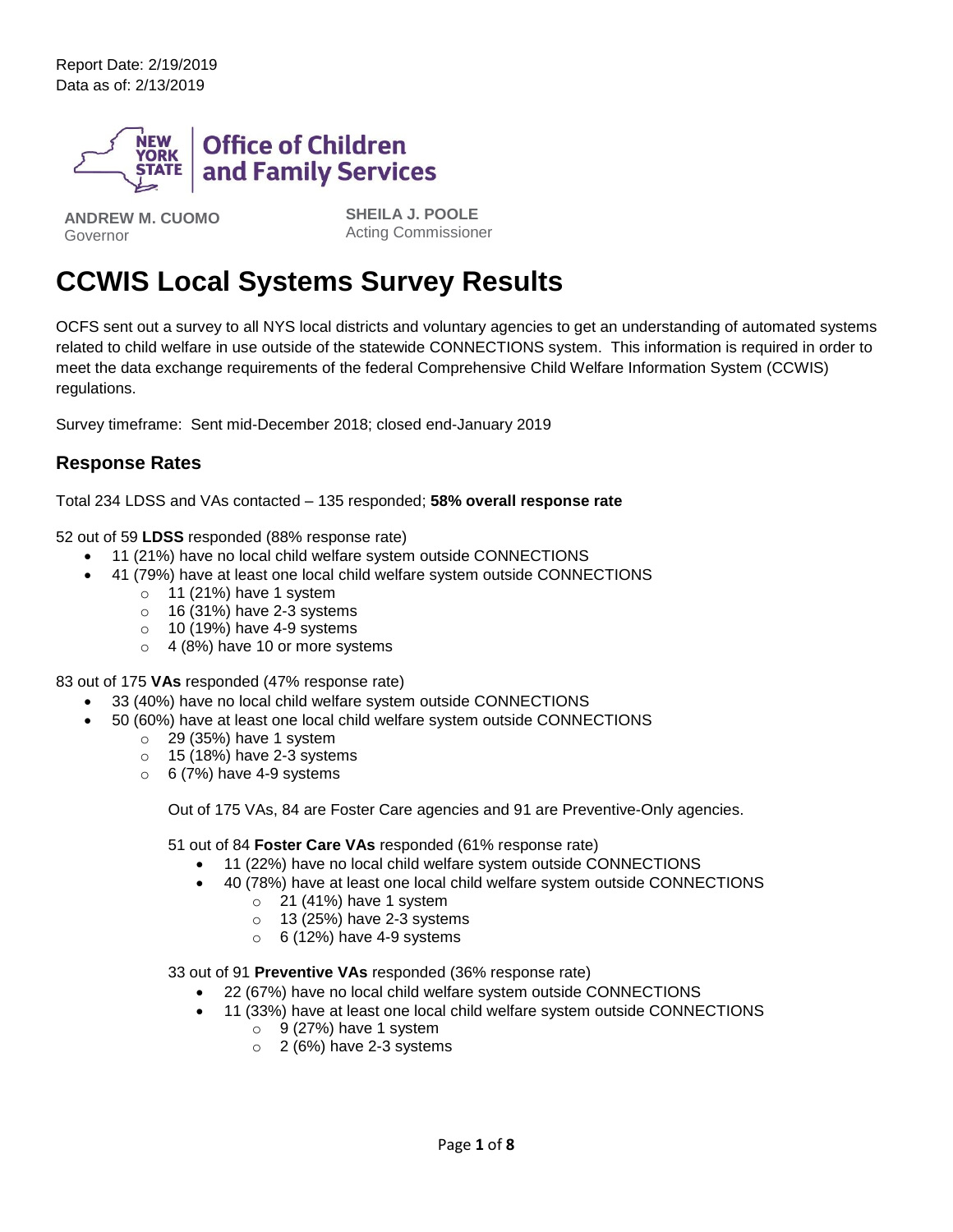# **Number of Local Systems**

284 systems identified

- 10 to be decommissioned in near future
- 265 currently in use and 8 more planned, for a total of **274 to consider**
- **206 unique systems**

## **Categories and Observations based on Survey Responses**

Out of the 274 systems (please consider each number below to be approximate; many systems can be categorized several ways so the reviewer subjectively counted them in the seemingly primary category):

#### **Duplicate Data Entry:**

- 115 systems **require duplicate data entry** with CONNX
	- o Another 47 systems import data from CONNX/ODS (mostly NYC ACS, plus 7 other LDSS and 3 VAs; others are pending approval)

#### **System Purpose:**

- 82 systems are used for some type of **local case tracking support**:
	- $\circ$  "Case tracking" refers to a large variety of systems apparently used to keep track locally of information (or related information) from the system of record (CONNECTIONS or in a few cases, WMS). Examples include: what youth are in what foster homes; key dates; referrals; assignment and tracking of case numbers for intakes; court petitions; fatalities; case lists; demographics; and more.
	- o 24 LDSS reported 64 different case tracking systems. At least 15 systems are CPS/Intake related.
	- o 17 VAs reported 18 tracking systems
	- o At least 30 of the 82 systems are Excel spreadsheets or Access databases.
	- o *These systems need to be evaluated to see if they can be replaced by functionality within CONNECTIONS and/or reports or a dashboard solution.*
- 73 systems support local **reporting** needs.
	- o *These reporting solutions need to be reviewed to determine if CONNECTIONS or the OCFS DW can meet these reporting needs.*
- 66 systems serve a **financial function**/payment/billing/rep payee/check printing
	- o 10 of which are noted to be primarily medical/clinical record systems
	- o *Some of these systems will likely require an interface with CONNECTIONS.*
- 16 LDSS and 1 VA are using a **document imaging-related system**
	- o 8 specified using **OnBase**; several referenced other Northwoods systems
	- o *CONNECTIONS will be deploying a document uploads function in 2019; a data exchange will need to be evaluated with OnBase and other document storage systems.*
- 50 systems collect **medical/clinical information**
	- $\circ$  10 of which also note inclusion of a financial function
	- o 3 LDSS and 24 VAs are using systems primarily for **Health/clinical record management**
	- o *These systems will likely require an interface with CONNECTIONS*
- 23 VAs report using **MyEvolv/NetSmart**
	- o 10 of which specifically note for health record management
	- o *These systems need to be evaluated for duplication with CONNECTIONS; a data interface is likely to be needed.*
- 25 systems support **local processes**, such as security issues or threats at the local office, scheduling client appointments, tracking clients that visit the local office, employee databases, physical file locations, and monitoring work productivity/quality assurance.
	- o *These systems need to be evaluated; based on the information provided, most are local systems that would not require an interface with CONNECTIONS.*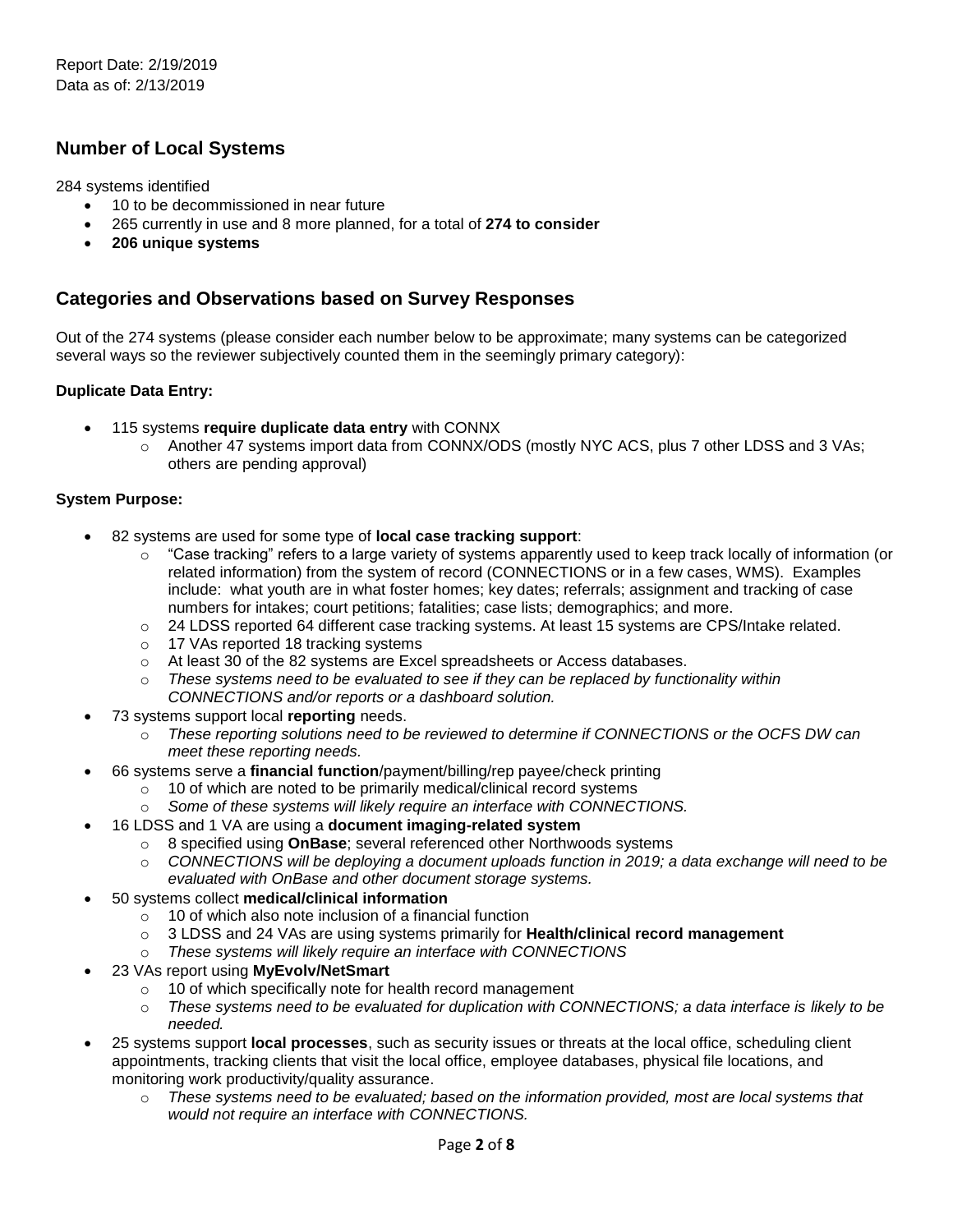## Report Date: 2/19/2019 Data as of: 2/13/2019

- There are 1 to 5 different systems for each of the following purposes: fraudulent case tracking; letter/form generation; legal documents/systems; fair hearings systems; child assessments, testing, and IEP programming; homeless tracking; court document tracking; employment status tracking; liens, assets, and other individual asset for public assistance clients; incident tracking; HEAP benefit tracking; and other discrete, specific customdeveloped tools and instruments.
	- o *These systems need to be evaluated on an individual basis to determine if they comprise CCWIS data and should be part of or interface with CONNECTIONS.*
- Of the districts and agencies that have only 1 system outside of CONNECTIONS:
	- $\circ$  The 11 district systems are for local case tracking, financial functions, or document imaging
	- o The 29 VA systems are mostly for local case tracking, financial functions, and electronic health records.

See below for a graphical depiction of the survey responses by services supported and major functions or problems addressed. Each system could be coded with as many services and functions as applied.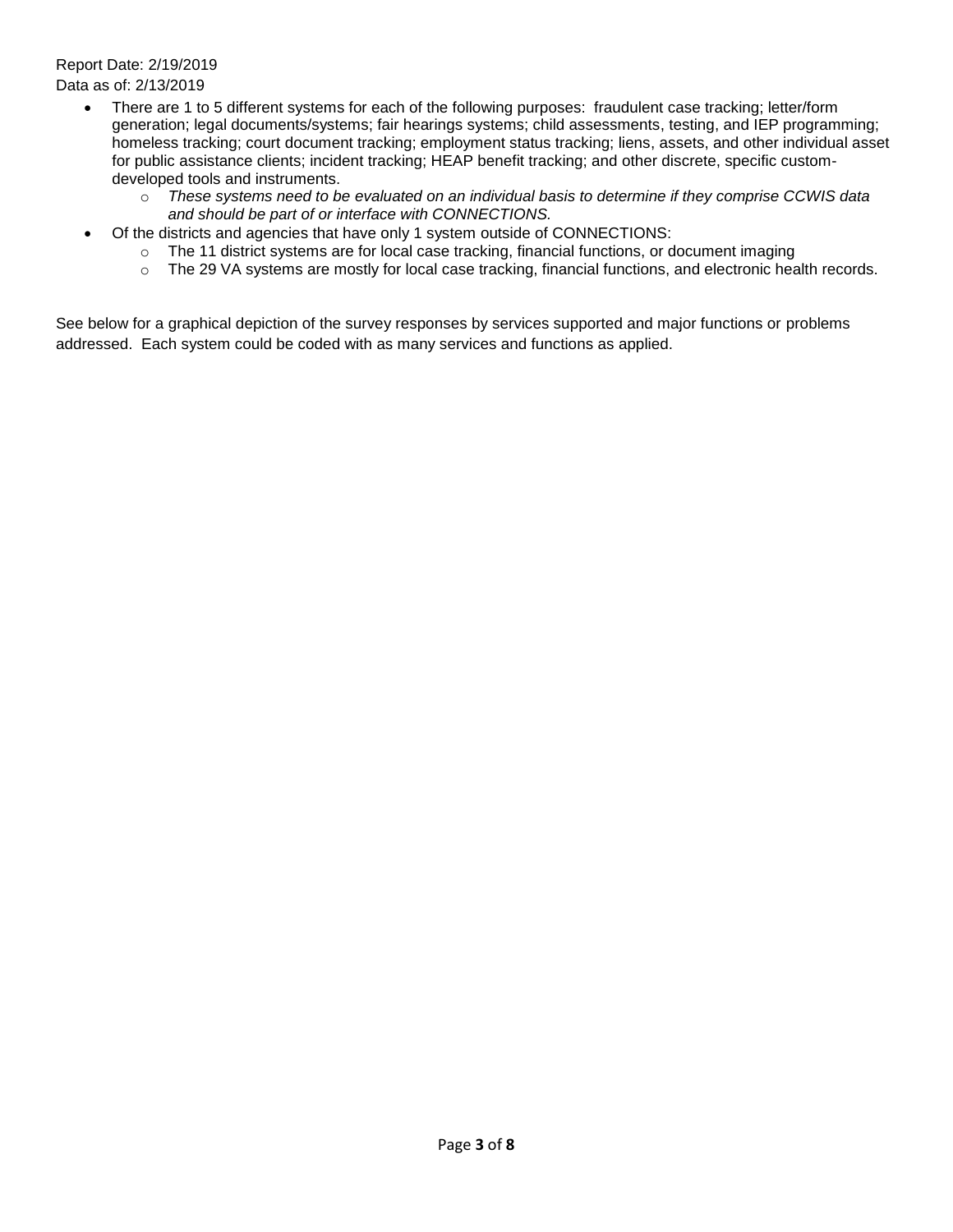

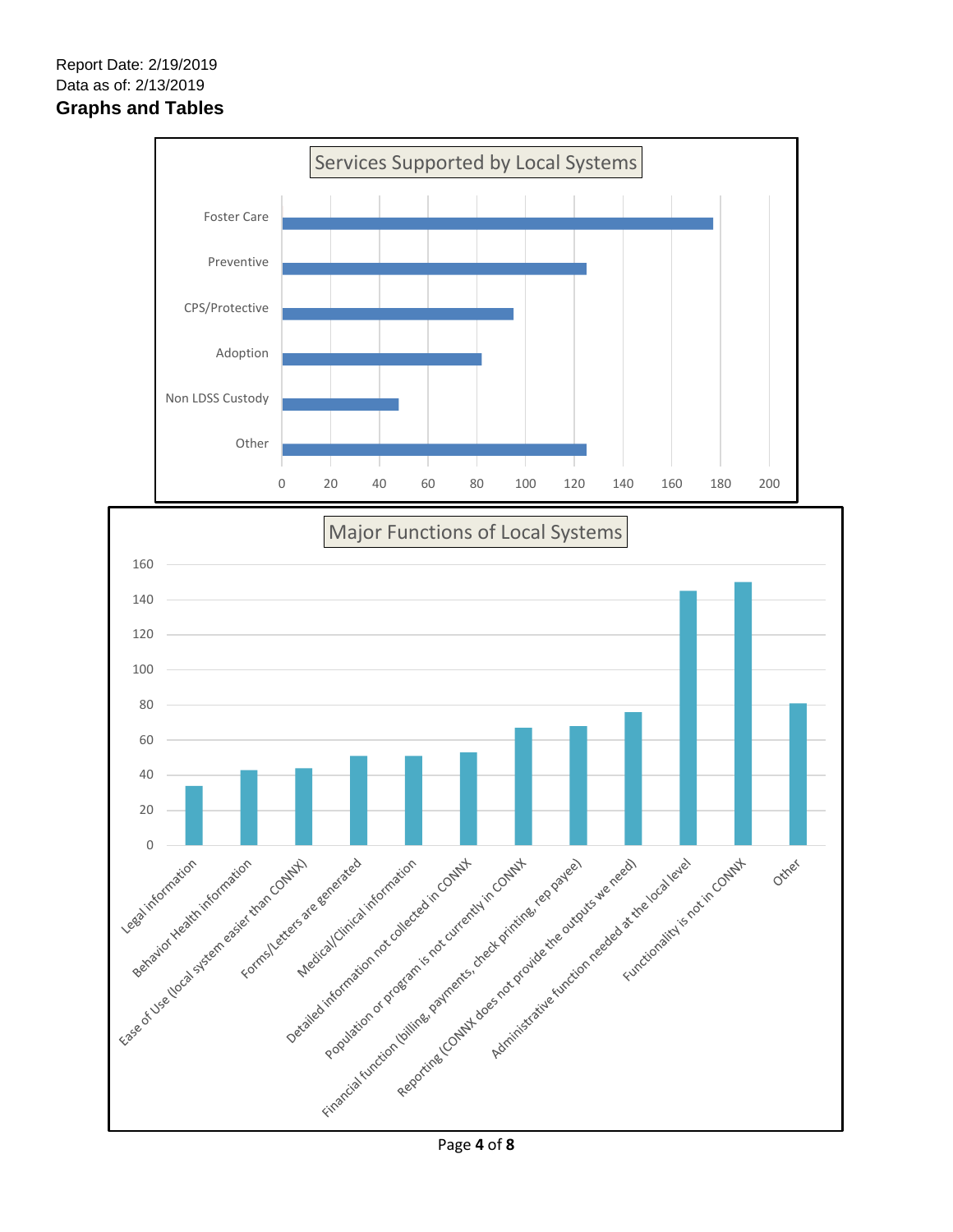## Report Date: 2/19/2019 Data as of: 2/13/2019

| <b>Services/Functions Aggregate</b> |                       |                    |    |                                      |                 |       |                    |
|-------------------------------------|-----------------------|--------------------|----|--------------------------------------|-----------------|-------|--------------------|
|                                     | <b>CPS/Protective</b> | <b>Foster Care</b> |    | <b>Preventive   Non LDSS Custody</b> | <b>Adoption</b> | Other | <b>Grand Total</b> |
| <b>Financial</b>                    | 9                     | 49                 | 23 | 14 <sub>i</sub>                      | 24              | 44    | 163                |
| <b>Population</b>                   | 17                    | 54                 | 33 | 19                                   | 23              | 46    | 192                |
| <b>Function</b>                     | 59                    | 105                | 79 | 32                                   | 53              | 64    | 392                |
| <b>Forms/Letters</b>                | 16                    | 44                 | 29 | 20                                   | 24              | 27    | 160                |
| Ease of Usel                        | 16                    | 35                 | 28 | 14                                   | 23              | 21    | 137                |
| <b>Details</b>                      | 21                    | 44                 | 35 | 21                                   | 23              | 21    | 165                |
| <b>Reporting</b>                    | 26                    | 59                 | 40 | 22                                   | 32              | 29    | 208                |
| <b>Administrative</b>               | 51                    | 106                | 69 | 31                                   | 54              | 69    | 380                |
| <b>Medical/Clinical</b>             | 12                    | 42                 | 26 | 18                                   | 24              | 29    | 151                |
| Legal                               | 13                    | 29                 | 21 | 17                                   | 21              | 20    | 121                |
| <b>Behavior Health</b>              | 13                    | 30                 | 25 | 18                                   | 14              | 19    | 119                |
| <b>Other</b>                        | 19                    | 47                 | 38 | 19                                   | 25              | 53    | 201                |

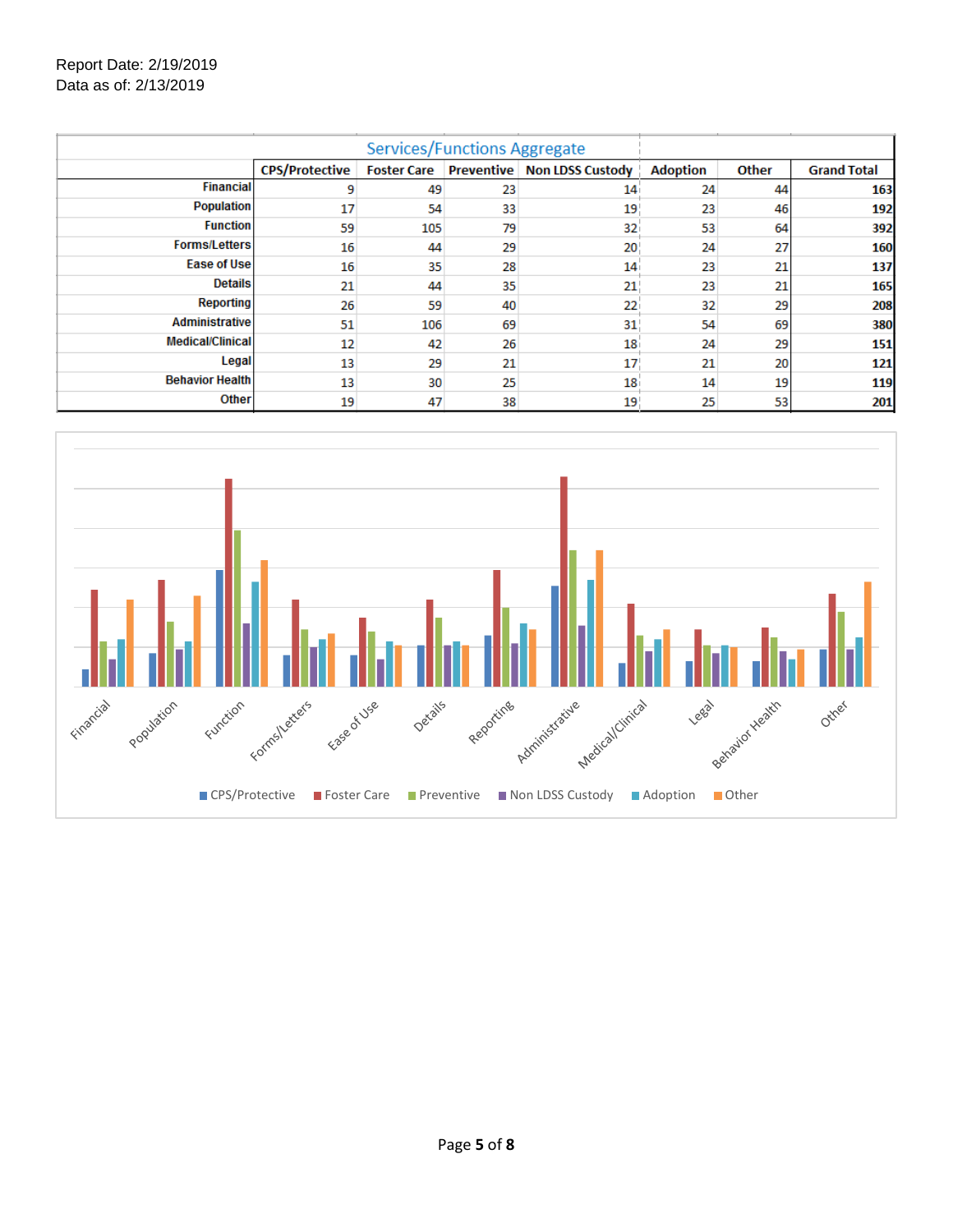In addition to services and functions supported, the following information was collected:

#### **To your knowledge, is some of the information collected in this system also entered into CONNECTIONS?**

|                                                                                  | <b>LDSS</b> | ٧A    | Overall |
|----------------------------------------------------------------------------------|-------------|-------|---------|
| Yes, duplicate data entry is required                                            | 27%         | 70%   | 42%     |
| Yes, but we use the ODS (Operational Data Store) to automatically feed our local | 24%         | 3%    | 17%     |
| svstem                                                                           |             |       |         |
| Yes, but we extract data from the OCFS DW (other than the ODS) and download it   | $1\%$       | $1\%$ | $1\%$   |
| into our local system                                                            |             |       |         |
| No, none of this data is captured in CONNECTIONS                                 | 47%         | 26%   | 40%     |

#### **If you said that duplicate data entry is required above, what do you do when there is a data mismatch/conflict?**

|                                                                             | <b>LDSS</b> | VA         | Overall |
|-----------------------------------------------------------------------------|-------------|------------|---------|
| We trust our local system and do not have time or resources to correct data | 7%          | 7%         | 6%      |
| conflicts                                                                   |             |            |         |
| We use the CONNECTIONS information to manually update our local system      | 13%         | 25%        | 15%     |
| We use our local system information to manually update CONNECTIONS          | 4%          | <b>20%</b> | 8%      |
| Other                                                                       | 6%          | 48%        | 17%     |
| N/A (no duplicate data entry)                                               | 69%         | 33%        | 54%     |

#### **How easy is it to get technical support for this local system?**

|                                             | <b>LDSS</b> | VА  | Overall |
|---------------------------------------------|-------------|-----|---------|
| Simple and immediate, on-site support       | 62%         | 26% | 49%     |
| Simple, just a phone call away              | 21%         | 56% | 33%     |
| It takes a while to get someone's attention | 4%          | 13% | 8%      |
| Difficult and aggravating                   | 1%          | 2%  | 1%      |
| There is no technical support               | 12%         | 3%  | 9%      |

### **Do you have the capability to extract data files from this system in-house, or do you need permission or assistance from an outside vendor?**

|                                | ∟DSS | VA  | Overall |
|--------------------------------|------|-----|---------|
| Can extract data in-house      | 87%  | 84% | 86%     |
| Need<br>vendor to extract data | 8%   | 4%  | 6%      |
| Don't know                     | 5%   | 12% | 8%      |

**Overall, 10% of districts and agencies believe OCFS should visit them to review their system on-site due to the system complexity or how much they have to show us; 90% said a webex/teleconference would suffice.**

**When asked if they would like to participate in a focus group on CCWIS design and gap analysis:**

- **17 counties (out of 52 responding) said Yes**
- **38 voluntary agencies (out of 83 responding) said Yes**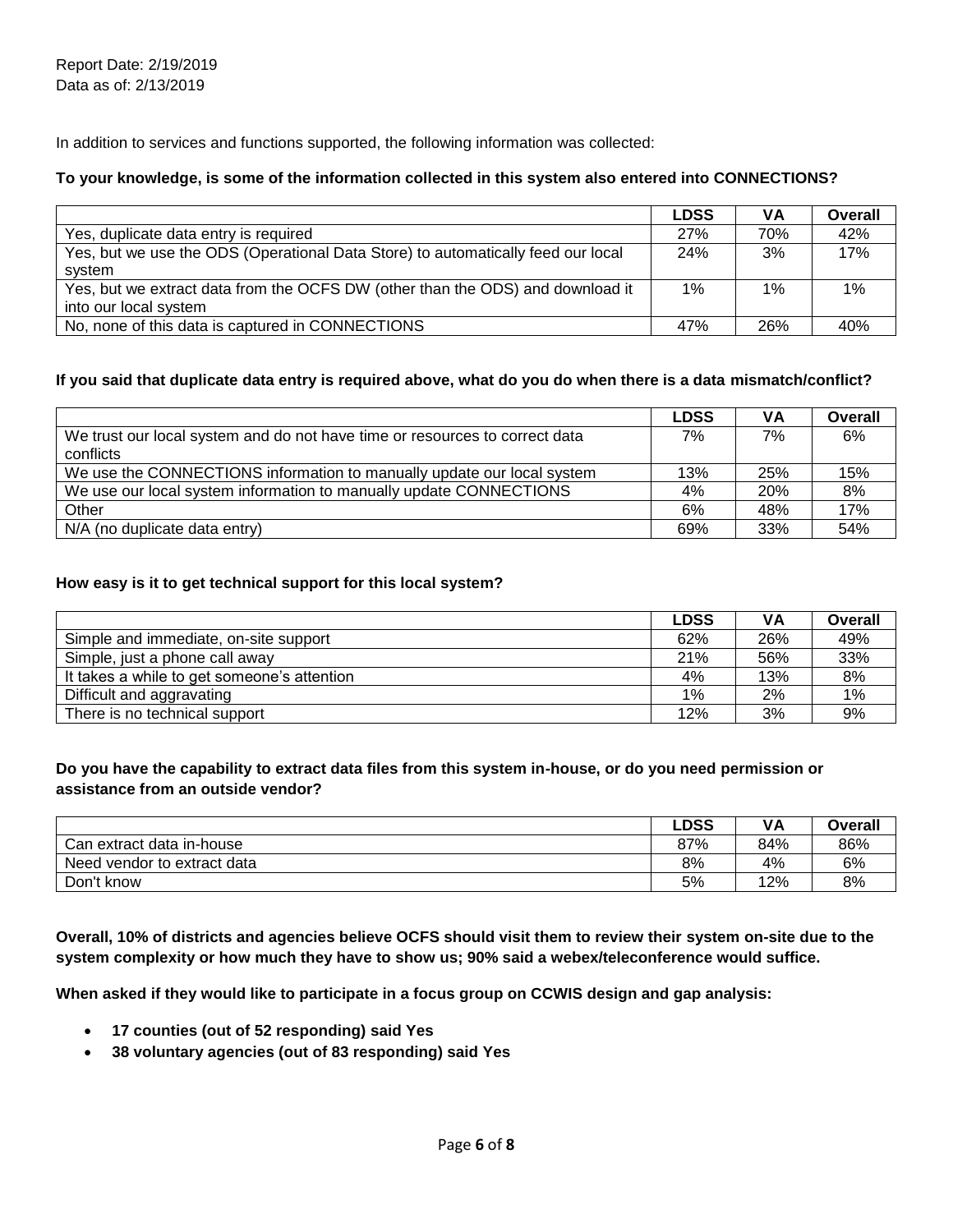# **Next Steps**

- **1) March 2019 - Internal OCFS/ITS discussions**: Discussions with subject matter experts/data owners/system experts are needed to review the largest "buckets" of local systems reported to be in use: local case tracking; reporting; financial functions; document imaging; and medical/clinical information. Document suggested category and prioritization. Discussions should center around the questions:
	- a. What functionality should be added to CONNECTIONS (and potentially negate the need for local system)?
	- b. What systems should stay separate from CONNECTIONS and would clearly benefit from a data exchange?
- **2) March/April 2019 - Develop 6-Year CCWIS Road Map** to use as a communication tool that estimates when new functionality and data exchanges might be able to be accomplished/deployed. Use tentative CONNECTIONS build schedule as a starting point for timeframes.
- **3) April 2019 - Begin monthly Webex/webinars** with OCFS, ITS, and LDSS and VA representatives to share CCWIS information and solicit input/feedback. Potential topics might include:
	- a. CCWIS overview, including #2 above (Road Map), and Local System Survey results review (this report)
	- b. LDSS use of OnBase and other Northwoods systems
	- c. VA use of MyEvolv/Netmart
	- d. Solicit feedback on output from #1 above (OCFS/ITS thoughts on functionality vs data exchanges); prioritize
	- e. What "work-arounds" are in place? Where specifically does CONNECTIONS not allow you to do what you need to do, and what are you doing to get around it?
	- f. What should be included on a CONNECTIONS Dashboard (home page)? I.e., list of children in placement (and where); list of cases missing AFCARS data
	- g. What reports would be useful to have available within CONNECTIONS; what would help workers and supervisors?
	- h. Data quality; messaging, buy-in, importance, automation
	- i. Mobile application Progress Notes; what else? Use of tablets
	- j. Data interfaces: OCFS systems, other state systems, LDSS systems, VA systems
	- k. Predictive analytics
- **4) Monthly/Started Feb 2019 - CCWIS/COFCCA Data Quality Workgroup**: Workgroup includes five members of COFCAA voluntary agencies, OCFS, ITS, and NYS ACS. Monthly meetings began early February 2019, which began with a process walk-through of areas of duplicate data entry related to foster care movements and billing information. Future meetings will address other broad areas of duplicate entry, followed by a prioritization and then deeper analysis into specific processes where data exchanges may help. The group may eventually expand to other counties and agencies.
- **5) Biweekly – NYC Administration for Children's Services** and OCFS are meeting; current work is reviewing ACS' 40+ local systems. ACS is identifying which might be useful statewide and should be considered for future CONNECTIONS functionality, and which should be considered for data exchange.
- **6) Ongoing – Refine 6-Year CCWIS Road Map** and continue to use as a communication tool along with CONNECTIONS tentative build schedule.